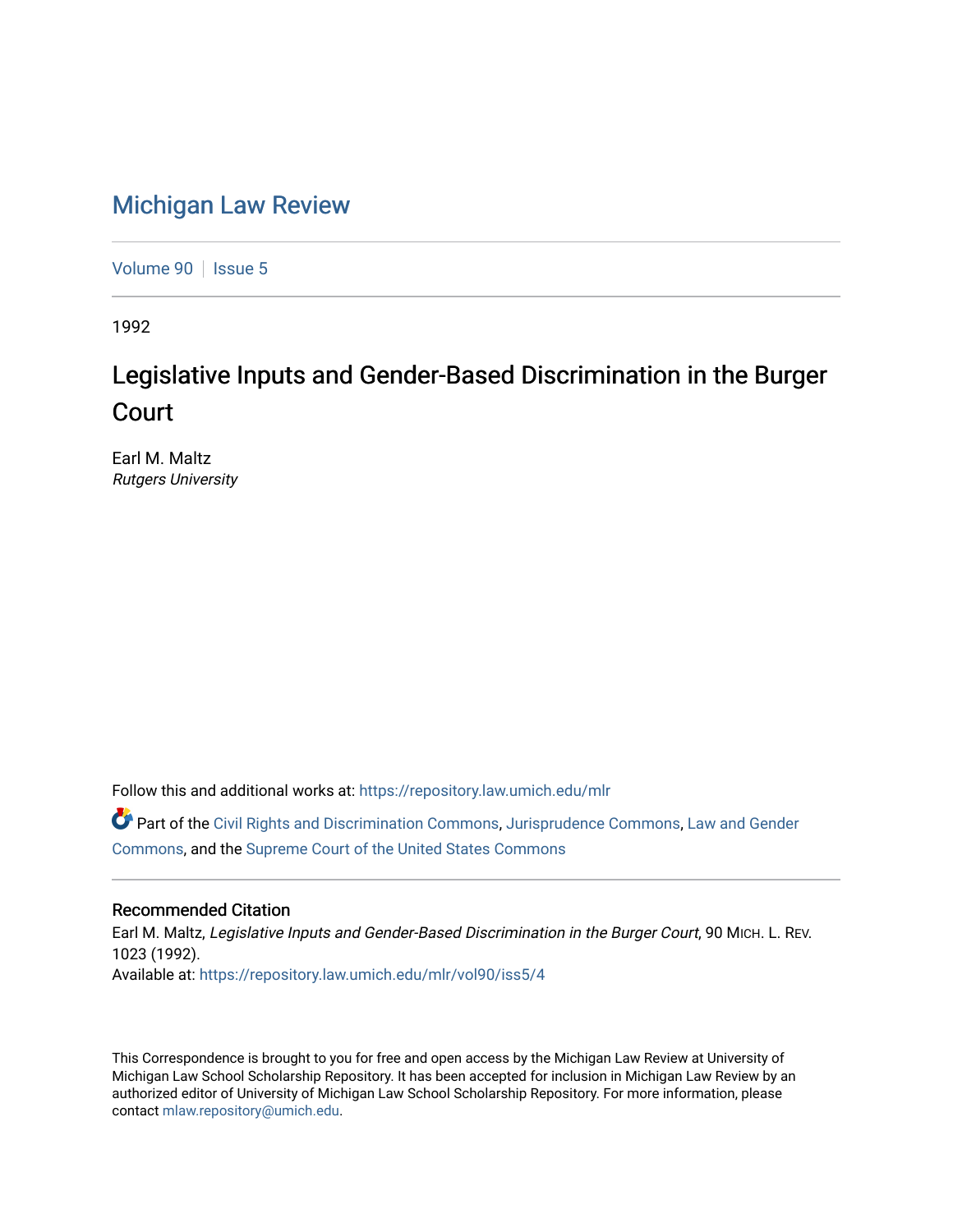#### **CORRESPONDENCE**

### **Legislative Inputs and Gender-Based Discrimination in the Burger Court**

#### *Earl* M. *Maltz\**

In *An Interpretive History of Modem Equal Protection,* 1 Michael Klarman poses a powerful challenge to the conventional wisdom regarding the structure of Burger Court jurisprudence. Most commentators have concluded that during the Burger era the Court lacked a coherent vision of constitutional law, and was given to a "rootless" activism2 or a "pragmatic" approach to constitutional analysis. 3 Klarman argues that, at least in the area of equal protection analysis, the Burger Court's approach did reflect a unifying theme, which he describes as a focus on "legislative inputs."<sup>4</sup> According to Klarman, this approach "directs judicial review towards purging legislative decisionmaking of certain considerations rather than guarding against particular substantive outcomes."5

Klarman is correct that the analysis of legislative inputs was an important element of Burger Court jurisprudence. In proffering this theory as a complete or near-complete explanation of that Court's equal protection analysis, however, he vastly oversimplifies the decisionmaking dynamic of the Burger era. This point emerges clearly upon a close examination of the Court's gender discrimination cases - an area where Klarman contends that "a legislative inputs focus converts the morass [of decisions] ... into an orderly pattern evidencing the Justices' gradual sophistication in process theory."6

Klarman's analysis of the gender discrimination cases relies pri-

<sup>\*</sup> Professor of Law, Rutgers University (Camden). B.A. 1972, Northwestern; J.D. 1975, Harvard. - Ed.

<sup>1.</sup> Michael Klarman, *An Interpretive History of Modem Equal Protection,* 90 MICH. L. REv. 213 (1991).

<sup>2.</sup> Vincent Blasi, *The Rootless Activism of the Burger Court, in* THE BURGER COURT: THE COUNTER-REVOLUTION THAT w ASN'T 198, 204-05 (Vincent Blasi ed., 1983).

<sup>3.</sup> BERNARD SCHWARTZ, THE ASCENT OF PRAGMATISM: THE BURGER COURT IN ACTION (1990).

<sup>4.</sup> Klarman, *supra* note 1, at 284.

<sup>5.</sup> *Id.* 

<sup>6.</sup> *Id.* at 304.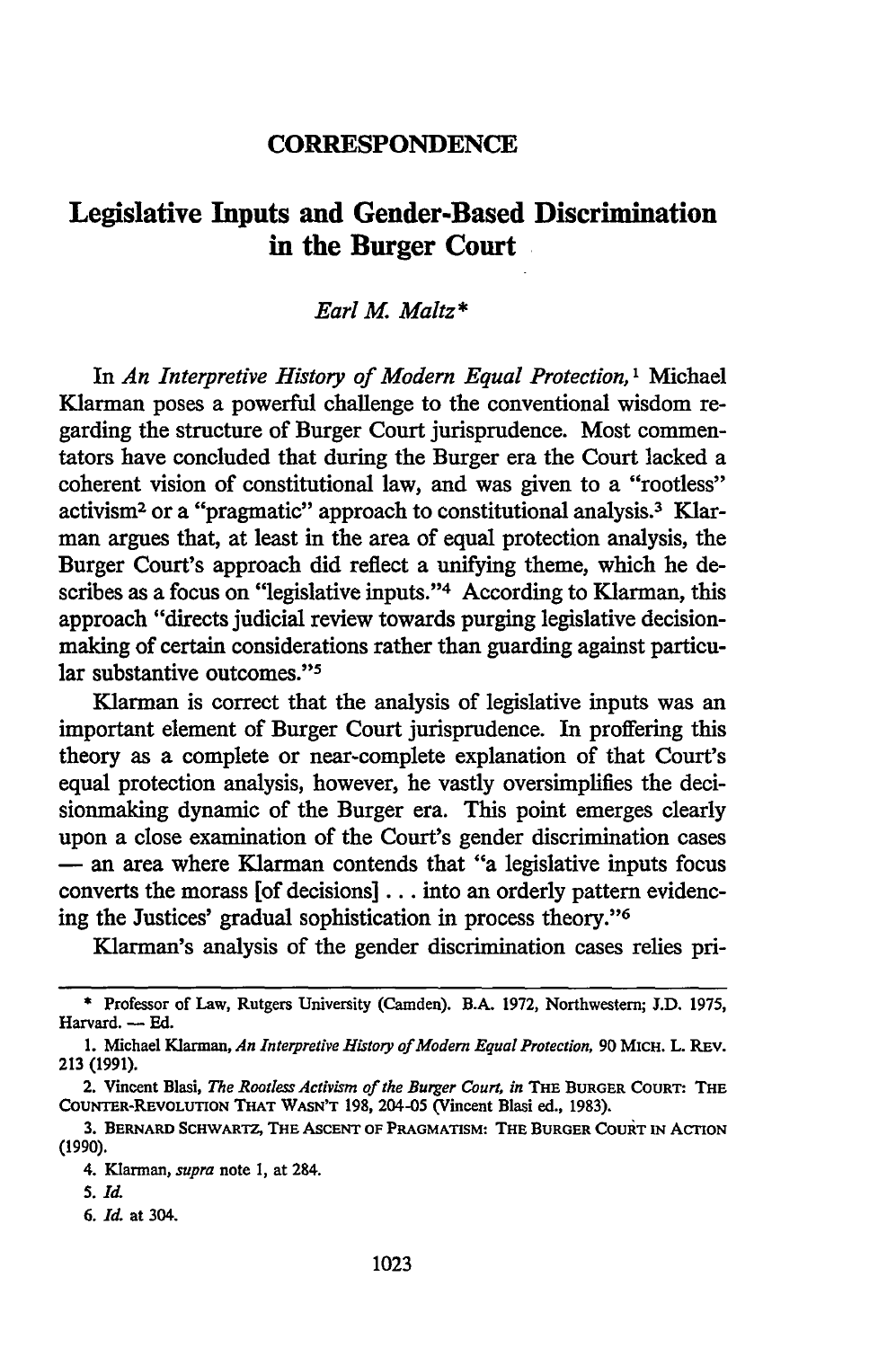marily on *Weinberger v. Wiesenfeld*,<sup>7</sup> Califano v. Goldfarb,<sup>8</sup> and *Califano v. Webster*<sup>9</sup> — three cases dealing with gender-based discrimination in the Social Security system. Taken alone, these cases might plausibly be viewed as supporting Klarman's position. By contrast, the results in other significant gender discrimination cases decided during the Burger era are inconsistent with a focus on legislative inputs. Klarman himself concedes that some of the Court's *pre-Wiesenfeld* cases reflect the influence of different factors.<sup>10</sup> He contends, however, that by 1977 the Court had made a clear institutional commitment to the analysis of legislative inputs that was reflected in its subsequent gender discrimination jurisprudence.<sup>11</sup>

This analysis fails to take into account decisions such as *Michael M. v. Superior Court of Sonoma County*,<sup>12</sup> a case decided four years after *Webster* and *Goldfarb. Michael M.* was an equal protection challenge to a California statutory rape law that punished a male for having even consensual sexual intercourse with a female under the age of eighteen, but did not provide analogous punishment for a female having sexual intercourse with an underage male. Four Justices argued that this gender-based discrimination was unconstitutional, making arguments consistent with legislative input analysis. 13 However, a majority of the Court rejected the equal protection claim.

No single opinion in *Michael M.* commanded majority support. Justice Blackmun wrote a short, cryptic opinion that was devoted largely to an attack on the Court's decisions upholding restrictions on abortion funding and the access of minors to abortions. 14 The remaining four members of the majority, however, joined an opinion by Justice Rehnquist that was flatly inconsistent with the premises of legislative input analysis.

Rehnquist argued that the statute was justified as a device to prevent teenage pregnancy, 15 and that the state was allowed to conclude that a gender-neutral statute would be less effective than one that pun-

<sup>7. 420</sup> U.S. 636 (1975).

<sup>8. 430</sup> U.S. 199 (1977).

<sup>9. 430</sup> U.S. 313 (1977) (per curiam).

<sup>10.</sup> Klarman, *supra* note l, at 306-07.

<sup>11.</sup> *Id.* at 307.

<sup>12. 450</sup> U.S. 464 (1981).

<sup>13.</sup> *See* 450 U.S. at 496-502 (Stevens, J., dissenting); 450 U.S. at 488-96 (Brennan, J., dissenting).

<sup>14. 450</sup> U.S. at 481-87 (Blackmun, J., concurring in the judgment). Blackmun also noted that the female in *Michael* M. may not have in fact consented to sexual intercourse. 450 U.S. at 483-85.

<sup>15. 450</sup> U.S. at 470-71 (opinion of Rehnquist, J.).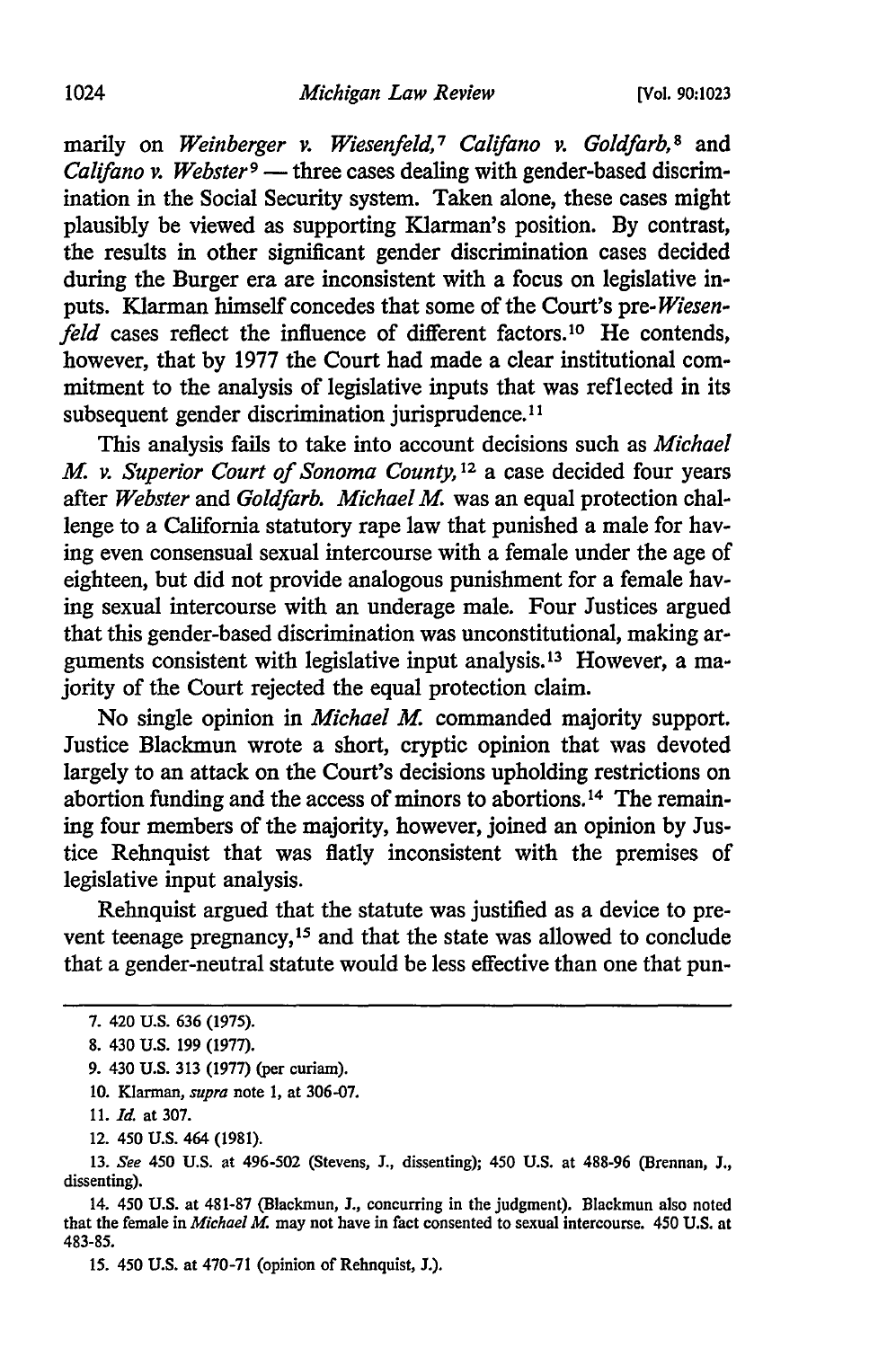March 1992) *Correspondence* 1025

ished only males. 16 Those challenging the statute had argued that its true purpose was to protect the virtue and chastity of young women, and, as such, the statute was unconstitutional because it was based on an archaic stereotype. Rehnquist conceded that some legislators may have supported the statute for this reason. He also contended, however, that

[t]he question for us  $\dots$  is whether the legislation violates the Equal Protection Clause of the Fourteenth Amendment, not whether its supporters may have endorsed it for reasons no longer generally accepted. Even if the preservation of female chastity were one of the motives of the statute, and even if that motive be impermissible, petitioner's argument must fail because "[i]t is a familiar practice of constitutional law that this court will not strike down an otherwise constitutional statute on the basis of an alleged illicit legislative motive."<sup>17</sup>

In other words, Rehnquist rejected the relevance of actual legislative inputs to the constitutionality of the *Michael* M. statute.

*Michael* M. paints the picture of a Court deeply divided over the proper methodology to be employed in gender discrimination cases a picture confirmed by other cases as well. 18 Admittedly, despite differing over verbal formulations, the Burger Court was united in the view that discrimination against women should be subjected to stringent judicial scrutiny. In the *post-Reed* era, only Justice Rehnquist was willing to countenance such discrimination.<sup>19</sup> By contrast, with respect to discrimination against men, the differences among the Justices were deep and profound. The Justices' voting patterns reflected the persistence of these differences. Of the fourteen cases dealing with such issues,<sup>20</sup> six were decided by votes of five to four<sup>21</sup> and five by a

<sup>16. 450</sup> U.S. at 473-74.

<sup>17. 450</sup> U.S. at 472 n.7 (quoting United States v. O'Brien, 391 U.S. 367, 383 (1968)).

<sup>18.</sup> *See, e.g.,* Parham v. Hughes, 441 U.S. 347 (1979) (no majority opinion); Craig v. Boren, 429 U.S. 190 (1976) (seven separate opinions).

<sup>19.</sup> *See* Taylor v. Louisiana, 419 U.S. 522, 538-43 (1975) (Rehnquist, J., dissenting) (juries); Frontiero v. Richardson, 411 U.S. 677, 691 (1973) (Rehnquist, J., dissenting) (benefits for servicewomen).

<sup>20.</sup> Lehr v. Robertson, 463 U.S. 248 (1983) (parental rights of unwed father); Mississippi Univ. for Women v. Hogan, 458 U.S. 718 (1982) (single-sex nursing school); Rostker v. Goldberg, 453 U.S. 57 (1981) (draft registration); Michael M. v. Superior Ct. of Sonoma County, 450 U.S. 464 (1981) (statutory rape); Wengler v. Druggists Mut. Ins. Co., 446 U.S. 142 (1980) (workers' compensation); Caban v. Mohammed, 441 U.S. 380 (1979) (parental rights of unwed father); Parham v. Hughes, 441 U.S. 347 (1979) (right of unwed father to file wrongful death action); Orr v. Orr, 440 U.S. 268 (1979) (alimony); Fiallo v. Bell, 430 U.S. 787 (1977) (immigration of illegitimate children); Califano v. Webster, 430 U.S. 313 (1977) (social security benefits); Califano v. Goldfarb, 430 U.S. 199 (1977) (social security benefits); Craig v. Boren, 429 U.S. 190 (1976) (access to 3.2% beer); Schlesinger v. Ballard, 419 U.S. 498 (1975) (military discharge based on promotion); Kahn v. Shevin, 416 U.S. 351 (1974) (property tax exemption).

<sup>21.</sup> *Mississippi Univ. for Women,* 458 U.S. at 718; *Michael M,* 450 U.S. at 464; *Caban,* 441 U.S. at 380; *Parham,* 441 U.S. at 347; *Goldfarb,* 430 U.S. at 199; *Schlesinger,* 419 U.S. at 499.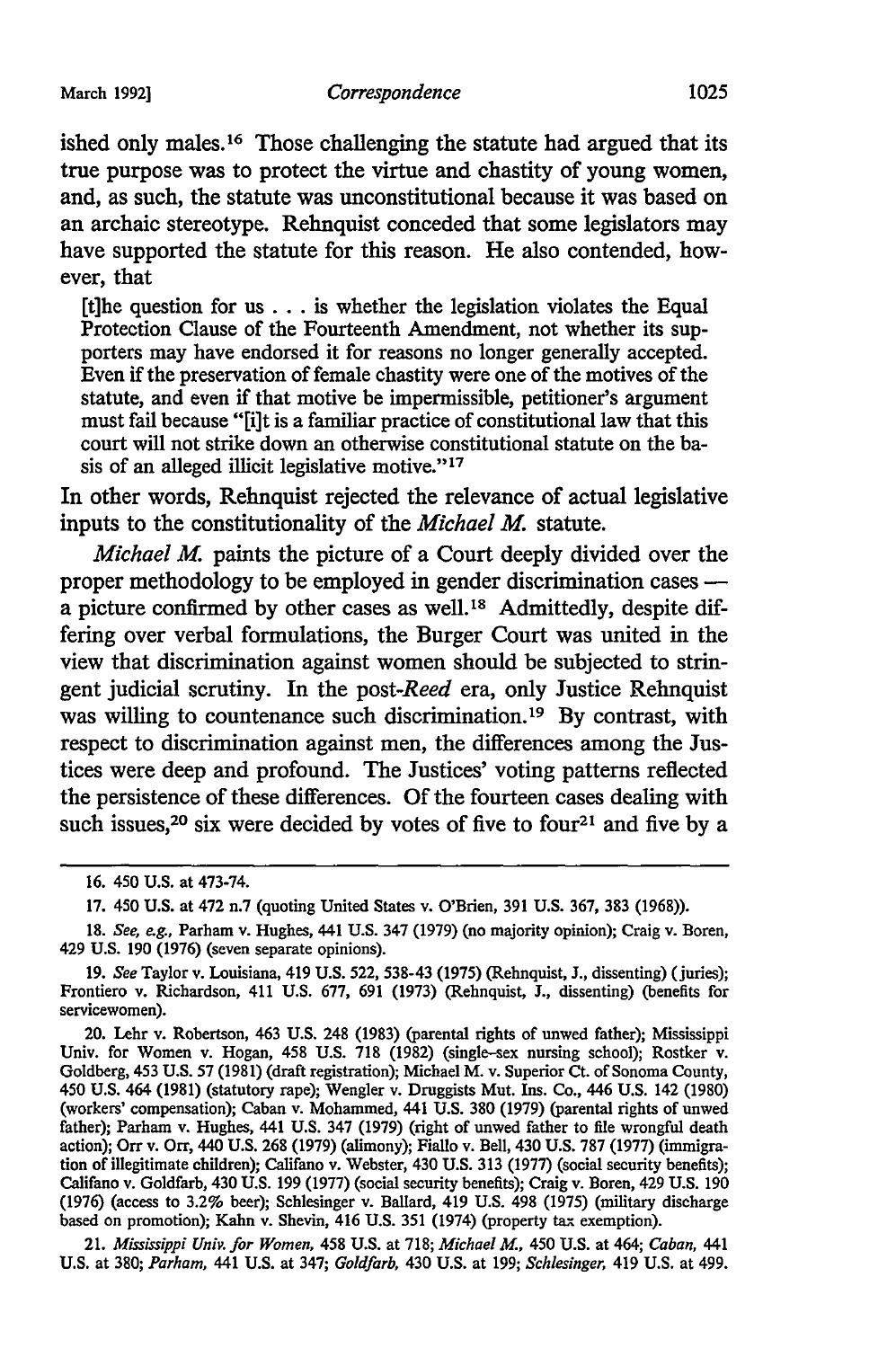six-to-three margin.<sup>22</sup>

An analysis of these decisions reveals that the Burger Court Justices fell roughly into three groups. One bloc, consisting of Justices Brennan, White, and Marshall, viewed discrimination against men with great suspicion. With the exception of *Califano v. Webster,* 23 and a single, unexplained vote by Justice Brennan in *Lehr v. Robertson,* <sup>24</sup> during the Burger era these Justices invariably voted to strike down gender-based classifications. Typically, Chief Justice Burger and Justices Stewart and Rehnquist opposed the Brennan/White/Marshall bloc. Justice (now Chief Justice) Rehnquist has never voted to strike down a statute that discriminated against men; with one ambiguous exception, Chief Justice Burger took the same view.25 Justice Stewart joined these Justices except in rare cases where he found men and women to be "similarly situated" with respect to the relevant issue.26

The balance of power on gender discrimination issues during most of the Burger era was held by three swing Justices — Blackmun, Powell, and Stevens.<sup>27</sup> A variety of considerations influenced the votes of this group. Stevens' analysis resembles Klarman's legislative input theory.28 Conversely, Powell seemed most strongly influenced by the the extent to which males could escape the burden imposed upon them by the discrimination.29 Finally, Blackmun's votes and opinions show

24. 463 U.S. at 268.

25. The one exception is Wengler v. Druggists Mut. Ins. Co., 446 U.S. 142 (1980), in which Burger joined a majority opinion striking down a statute providing that a widow would automatically qualify for survivors' benefits under a state workers' compensation scheme, but that a widower would qualify only if he could show actual dependence or mental or physical incapacitation on the decedent. The opinion for the Court concluded that the statute discriminated both against males (the widowers themselves) and females (the deceased workers). 446 U.S. at 147. The doctrine of stare decisis also played an unusually strong role in *Wengler. See* 446 U.S. at 147-52.

Burger's vote in *Wengler* is discussed in greater detail in Earl M. Maltz, *The Concept of the Doctrine of the Court in Constitutional Law,* 16 GA. L. REv. 357, 379-80 (1982).

26. Besides Wengler v. Druggists Mut. Ins. Co., 446 U.S. 142 (1980), discussed *supra* note 25, Stewart also voted to strike down discrimination against men in Orr v. Orr, 440 U.S. 268 . (1979) (alimony), and Craig v. Boren, 429 U.S. 190, 214-15 (1976) (Stewart, J., concurring in the result) (access to 3.2% beer).

27. Justice O'Connor replaced Justice Stewart for the last two gender discrimination cases of the Burger era. She also proved to be a swing vote, voting to require the state to admit men to a previously all female nursing school in Mississippi Univ. for Women v. Hogan, 458 U.S. 718 (1982), but to allow states to treat unwed fathers less favorably than unwed mothers with respect to parental rights in Lehr v. Robertson, 463 U.S. 248 (1983).

28. Stevens' approach is outlined in Michael M. v. Superior Ct. of Sonoma County, 450 U.S. 464, 497 n.4 (1981) (Stevens, J., dissenting), and Califano v. Goldfarb, 430 U.S. 199, 222-23 (1977) (Stevens, J., concurring in the judgment). His position is discussed in greater detail in Maltz, *supra* note 25, at 387-90.

29. *Compare, e.g.,* Caban v. Mohammed, 441 U.S. 380, 386-87, 392, 394 (1979) (opinion of

<sup>22.</sup> *Lehr,* 463 U.S. at 248; *Rostker,* 453 U.S. at 57; *Orr,* 440 U.S. at 268; *Fiallo,* 430 U.S. at 787; *Kahn,* 416 U.S. at 351.

<sup>23. 430</sup> U.S. at 313.